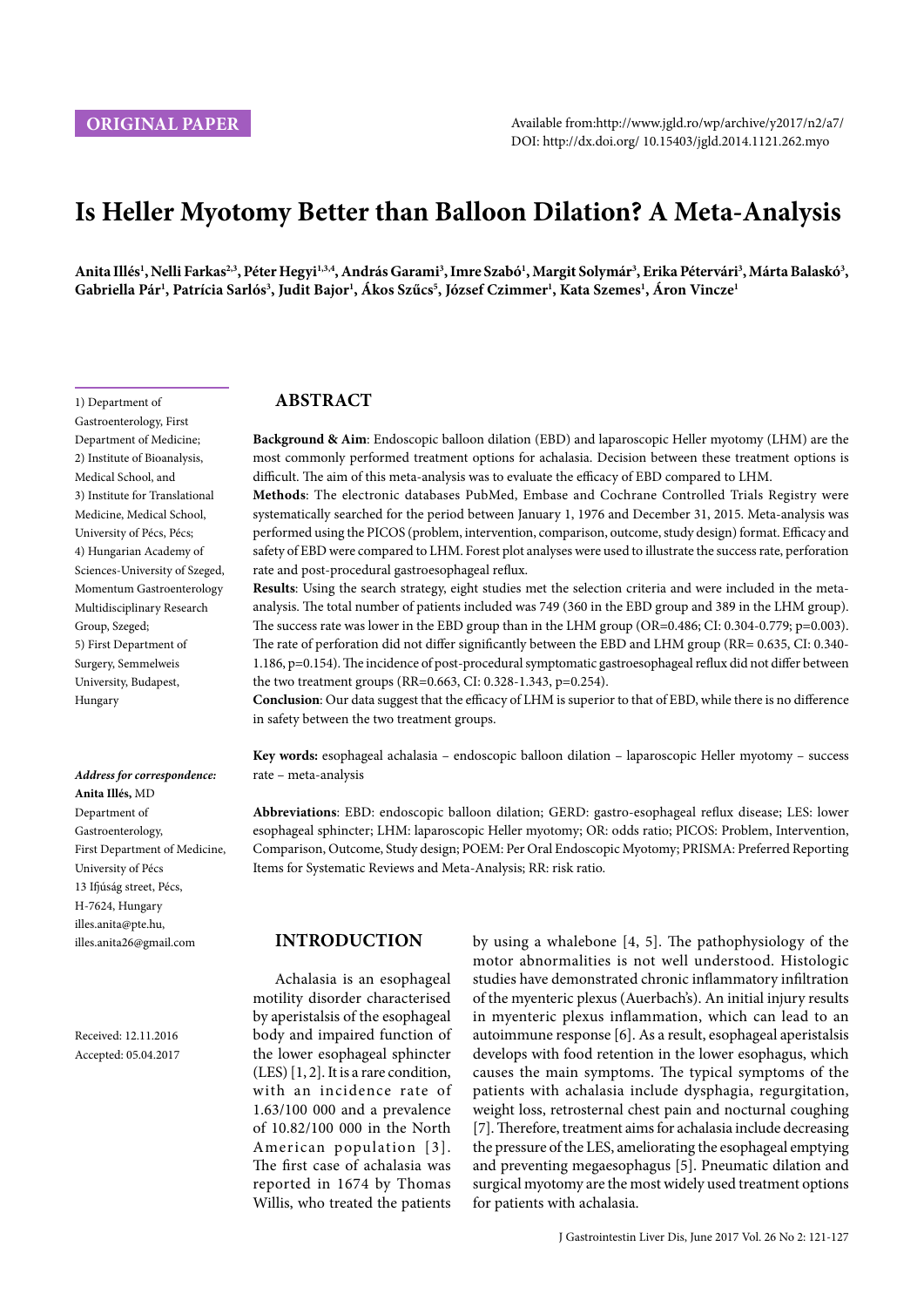Heller myotomy was first described in 1913 by Ernest Heller

and has been used with only a few technical improvements. Laparoscopic management was added to the treatment options in 1991 [8]. Laparoscopic Heller myotomy (LHM) improves the symptoms of patients. The reported clinical success rate is 89% (range 76-100%) [9]. The most common post-myotomy complication is gastro-esophageal reflux disease (GERD).

Endoscopic balloon dilation (EBD) of the LES is the most effective non-surgical endoscopic treatment for achalasia [10]. Pneumatic dilation was the first attempt in the treatment of esophageal achalasia. The procedure tears the LES circular muscle fibers with an air-filled polyethylene balloon. Severe GERD is rare after pneumatic dilation. The most severe complication is perforation, which occurs in about 1-3% of the cases [5, 11], 50% of cases requiring surgery [12]. Over a 5-10 year period the balloon dilation is the most cost-effective treatment for achalasia [13]. Decision between these treatment options is difficult to make due to the lack of large randomized controlled trials. Our meta-analysis was conducted to find out whether there is a clinically significant difference in efficacy and safety between EBD and LHM when applied for the treatment of esophageal achalasia in adult patients. The latest metaanalysis on this topic (Schoenberg et al., 2013) [14] concluded that both the short and long-term efficacy of LHM is better. We used the PICOS (problem, intervention, comparison, outcome, study design) format for our study.

## **METHODS**

## **Data sources**

Electronic databases, including PubMed, Cochrane Controlled Trials Registry and EMBASE were searched for studies published between January 1, 1976 and December 31, 2015. To answer our clinical questions the PICOS approach was used, deciphered as P: achalasia, I: laparoscopic Heller myotomy, C: pneumatic dilation, O: remission, success, S: randomized and non-randomized, prospective and retrospective studies. The search strategy was achalasia AND Heller myotomy AND pneumatic dilation. We narrowed down the search focus to English language studies. The study was conducted following the Preferred Reporting Items for Systematic Reviews and Meta-Analysis (PRISMA) guidelines.

## **Study selection and data extraction**

In the meta-analysis we included all randomized, nonrandomized, prospective and retrospective, original human, minimum 1-year-long-follow up studies on adult patients with primary achalasia reporting comparisons between EBD and LHM. An independent eligibility assessment was performed by each author, and disagreements were resolved by consensus. Duplicates, case reports, technical reports, reviews, editorials, abstracts were excluded. The following data were collected: type of study design, year of publication, number of patients, median/average patient age, gender distribution, postprocedural success rate, intra- and post-procedural perforation rate and post-procedural symptomatic gastroesophageal reflux. Treatment efficacy was defined by the success rate in percentage at 1 year after therapy. The investigators extracted the data from each publication independently and two investigators

then validated these data. Disagreements were discussed and resolved by consensus.

#### **Statistical analysis**

Dichotomous outcome data from individual studies were extracted, from which risk ratios (RRs) or odds ratios (ORs) and 95% confidence intervals (CIs) were estimated by meta-analysis, using the Mantel–Haenszel method [15]. The Comprehensive MetaAnalysis (Version3) statistical software was used for the calculations. Heterogeneity was tested by using the Cochrane's Q and the  $I^2$  statistics. In the Q-statistics p-value less than 0.05 was regarded as significant heterogeneity. The I2 shows the proportion of total variation contributed by betweenstudy variability and an  $I<sup>2</sup>$  value higher than 50 suggests a considerable heterogeneity [16]. Homogeneous results utilized the fixed effects model (Peto method) for statistical analysis. The random effects model (DerSimonian–Laird method) was employed for heterogeneous results and the data were presented using a Forest plot [17].

## **RESULTS**

### **Characteristics of the studies included**

Using our search strategy, 176 publications were identified in the Embase, 142 were found in the PubMed database and 1 in the Cochrane Library. Finally, 8 studies met the selection criteria and were included in the quantitative synthesis of this meta-analysis (Fig. 1). Six randomized studies and two nonrandomized studies were identified during our search.

In our meta-analysis, we compared the data of 749 achalasia patients from 8 trials who were treated with either EBD or LHM. The analysis included 360 patients in the balloon dilation group and 389 in the Heller myotomy group. One study (Borges et al.) [18] reported significant differences in the patients' ages between the two treatment groups, but in the other 7 studies no significant difference was found in this regard. The data published in 8 studies assessing the distribution of genders showed no difference between the two groups. Six of the 8 studies were single center trials while the remaining 2 were multi-centric. Table I shows the original data of the 8 studies included in our analysis.

## **Quality of the included studies**

A Cochrane risk of bias assessment was applied to all studies. Risk of bias assessment included random sequence generation, allocation concealment, blinding of participants and personnel, blinding of outcome assessment, incomplete outcome data addressed and selective reporting. All trials were open, not blinded for participants and personnel. One study was blinded for outcome assessment while the remaining seven had high risk of performance and detection bias. Six studies were randomized and four reported allocation concealment. All of the included studies avoided selection bias. Six studies addressed incomplete outcome data and had low risk of attrition bias and the remaining two were unclear in this aspect (Supplementary Table I).

Funnel plot asymmetry was used to detect publication bias. Asymmetry was not confirmed regarding success rate, while it was detected in cases of reflux and perforation (Suppl. Figs. 1-3).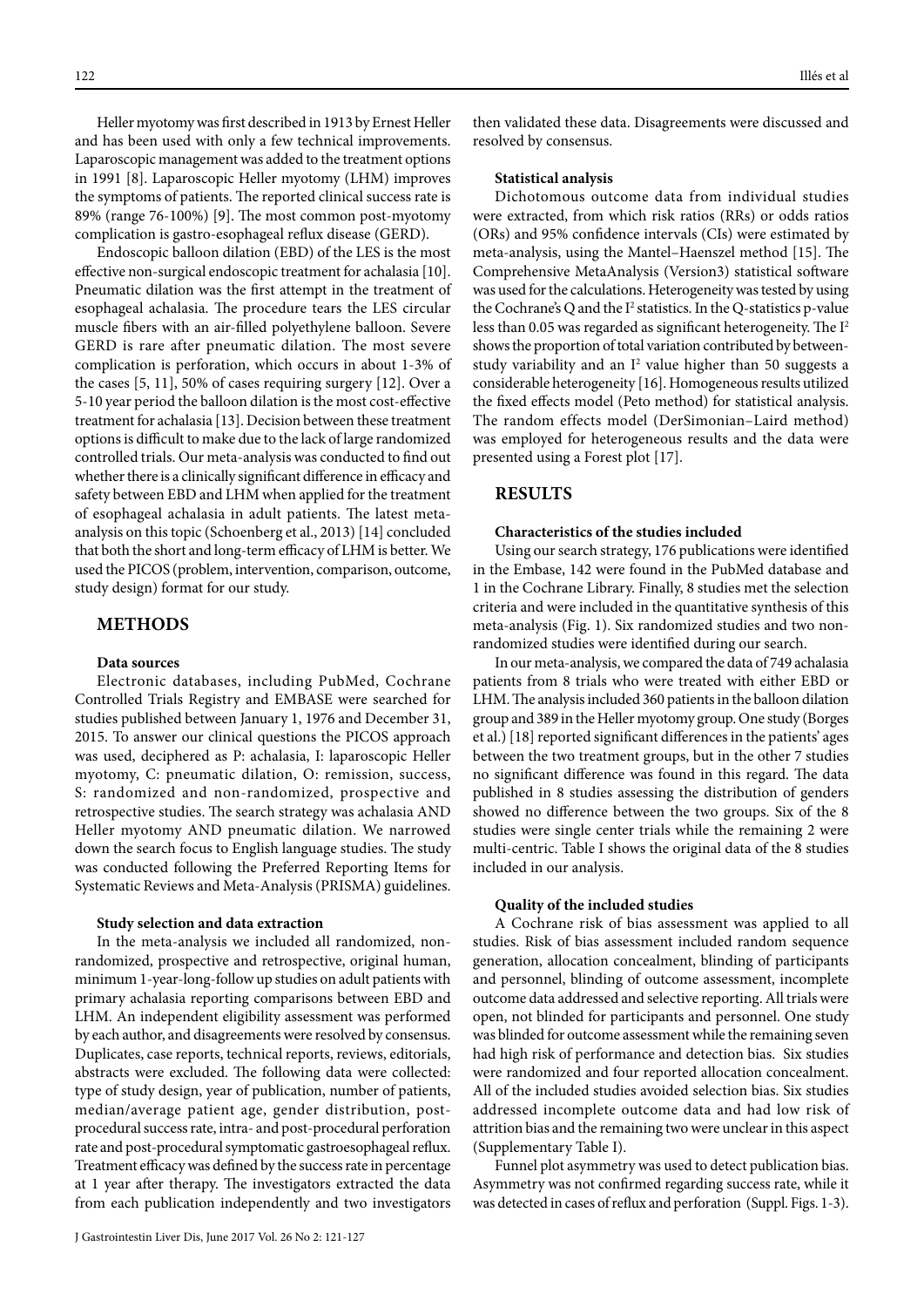

**Fig. 1**. Organogram of article search in the PubMed, EMBASE and Cochrane databases.

# **Meta-analysis of short-term efficacy and safety** *Success rate*

Perioperative symptom assessment was similar in two studies, Moonen et al. [19] and Boeckxstaens et al. [20]: the primary outcome of these studies was therapeutic success (a reduction in the Eckardt score to ≤3). Two other studies [21, 22] also used Eckardt score to evaluate the therapeutic success. Clinical remission was reported when the patient was totally asymptomatic or the Eckardt score decreased by at least 2 points and did not exceed 3 points in the study of Wang et al. [21]. Tabola et al. [22] applied symptom improvement rate by reduction of the Eckardt score and evaluated the frequency of reintervention. In the other 4 studies, symptom evaluation was based on various dysphagia scores. In the Hamdy et al. study

|                               | Type of therapy         | Number of<br>patients | Success rate<br>$12$ month $(\%)$ | Perforation<br>rate $(\%)$ | Reflux<br>rate $(\%)$ |
|-------------------------------|-------------------------|-----------------------|-----------------------------------|----------------------------|-----------------------|
| Wang et al. 2015 [21]         | Balloon dilation        | 21                    | 81.0                              | 0.0                        | 19.0                  |
|                               | Heller myotomy          | 21                    | 91.5                              | 0.0                        | 52.4                  |
| Moonen at al. 2015 [19]       | <b>Balloon</b> dilation | 96                    | 90.0                              | 5.0                        | 12.0                  |
|                               | Heller myotomy          | 105                   | 93.9                              | 12.0                       | 34.0                  |
| Tabola et al. 2013 [22]       | <b>Balloon</b> dilation | 21                    | 81.0                              | 4.8                        | No information        |
|                               | Heller myotomy          | 38                    | 92.1                              | 5.2                        |                       |
| Borges et al. 2014 [18]       | Balloon dilation        | 48                    | 63.6                              | 4.0                        | 27.7                  |
|                               | Heller myotomy          | 44                    | 69.0                              | 0.0                        | 4.7                   |
| Persson et al. 2015 [24]      | <b>Balloon</b> dilation | 28                    | 79.0                              | 7.14                       | No information        |
|                               | Heller myotomy          | 25                    | 96.0                              | 0.0                        |                       |
| Hamdy et al. 2015 [23]        | <b>Balloon</b> dilation | 25                    | 56.0                              | 8.0                        | 16.0                  |
|                               | Heller myotomy          | 25                    | 96.0                              | 4.0                        | 28.0                  |
| Boeckxstaens et al. 2011 [20] | Balloon dilation        | 95                    | 90.0                              | 4.0                        | 15.0                  |
|                               | Heller myotomy          | 106                   | 93.0                              | 12.0                       | 23.0                  |
| Kostic et al. 2007 [25]       | <b>Balloon</b> dilation | 26                    | 76.9%<br>(not failure)            | 8.0                        | No information        |
|                               | Heller myotomy          | 25                    | 96                                | 0.0                        |                       |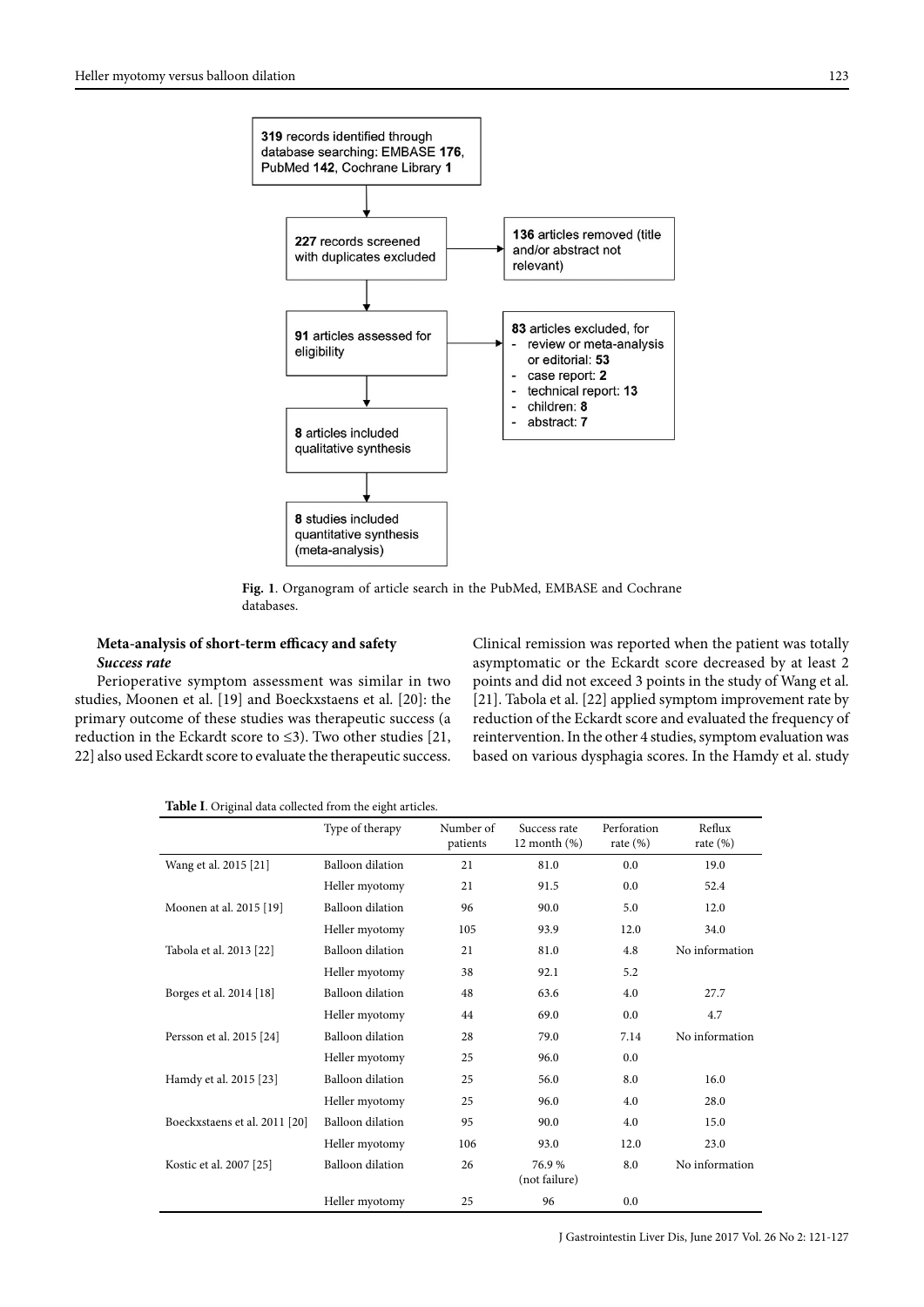| <b>Study name</b>               | Outcome     | <b>Statistics for each study</b> |                                  |       | resp. rate / Total |       | Odds ratio and 95% CI     |  |
|---------------------------------|-------------|----------------------------------|----------------------------------|-------|--------------------|-------|---------------------------|--|
|                                 |             | ratio                            | <b>Odds</b> Lower Upper<br>limit | limit | p-Value            | PD    | LM                        |  |
| Boeckxstaens et al. succes rate |             | 0.676                            | 0.241                            | 1.891 | 0.455              | 86/95 | 99/106                    |  |
| Borges et al.                   | succes rate | 0.851                            | 0.357                            | 2.026 | 0.715              | 31/48 | 30/44                     |  |
| Hamdy et al.                    | succes rate | 0.053                            | 0.006                            | 0.456 | 0.007              | 14/25 | 24/25                     |  |
| Kostic et al.                   | succes rate | 0.139                            | 0.015                            | 1.252 | 0.078              | 20/26 | 24/25                     |  |
| Moonen et al.                   | succes rate | 0.521                            | 0.182                            | 1.493 | 0.225              | 86/96 | 99/105                    |  |
| Persson et al.                  | succes rate | 0.153                            | 0.017                            | 1.371 | 0.093              | 22/28 | 24/25                     |  |
| Tabola et al.                   | succes rate | 0.364                            | 0.073                            | 1.814 | 0.218              | 17/21 | 35/38                     |  |
| Wang et al.                     | succes rate | 0.447                            | 0.073                            | 2.759 | 0.386              | 17/21 | 19/21                     |  |
|                                 |             | 0.486                            | 0.304                            | 0.779 |                    |       | 0.003 293 / 360 354 / 389 |  |
|                                 |             |                                  |                                  |       |                    |       |                           |  |

dilatation myotomy **Fig. 2**. Forest plot of success rate. The odds ratio (OR) and 95 % confidence interval (CI) was calculated and shows the success of dilation versus myotomy. PD: pneumatic dilation; LM: laparaoscopic myotomy.

[23], the primary outcome was the successful symptomatic improvement, which used Demeester's grading of dysphagia. In two other studies [24, 25], the primary end point was the cumulative number of treatment failures (incomplete symptom control, symptom relapse, serious complication, required reintervention) and the dysphagia was assessed with the Watson dysphagia score. The major outcome of the study of Borges et al. [18] was the clinical improvement of the Vantrappen and Hellemans dysphagia score. Good responders mean excellent results (asymptomatic) or good results (dysphagia less than once a week, no weight loss or food regurgitation). All studies reported their success rate at 1-year of the follow up: the success rate was significantly lower in the EBD group than in the LHM group (OR: 0.486; CI: 0.304-0.779; p=0.003). Significant heterogeneity was observed among the included studies (Q=8.538 p=0.28;  $I^2$ =97.993), therefore, the randomeffect model was used (Fig. 2).

#### **Post-procedural symptomatic gastroesophageal reflux**

In the Heller myotomy arm, all patients underwent an antireflux procedure, 4 studies reported anterior (Dor), 2 studies posterior (Toupet) fundoplication and 2 studies reported partial fundoplication without accurate description.

Five studies reported the incidence of post-procedural symptomatic GERD, which was investigated by reflux symptom or DeMeester score at pH testing. The outcome showed no significant difference between EBD and LHM (RR=0.663, CI: 0.328-1.343, p=0.254) (Fig. 3). Since significant heterogeneity existed among the included studies, the random-effect model was used (Q=13.502, p=9.06, I<sup>2</sup>=70.376).

 $10$ 100

 $0.01$  0.1 1

#### **Perforation**

Perforation was the most severe complication of EBD or LHM. Seven studies reported acceptable data regarding the perioperative perforation rate. Our meta-analysis of perforation did not show any significant difference between perforation rates in the EBD and LHM groups (RR= 0.635, CI: 0.340-1.186, p=0.154) (Fig. 4). In this case, no significant heterogeneity could be detected between the studies, thus we used the fixed-effect model (Q=7.973, p=0.240,  $I^2$ =24.754).

## **DISCUSSION**

Achalasia is a motility disorder of the esophagus characterized by degenerative changes of the myenteric plexus, which lead to a selective loss of inhibitory nerve endings [4]. The



**Fig. 3**. Forest plot of risk ratio (RR) and CI for post-procedural reflux evaluation. PD: pneumatic dilation; LM: laparaoscopic myotomy.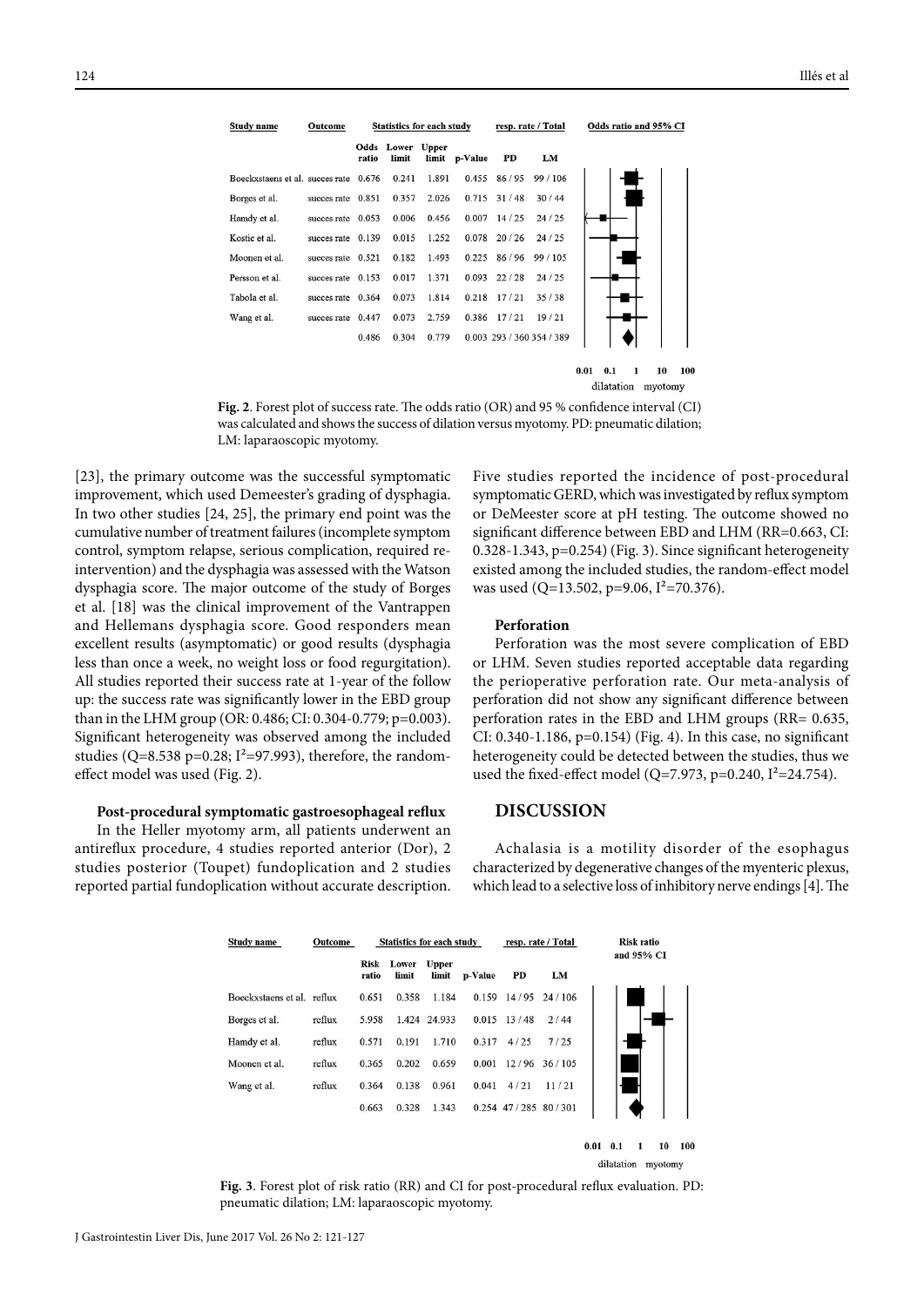| <b>Study name</b>   | Outcome | <b>Statistics for each study</b> |                |                       | resp. rate / Total |      | Risk ratio                |            |
|---------------------|---------|----------------------------------|----------------|-----------------------|--------------------|------|---------------------------|------------|
|                     |         | Risk<br>ratio                    | Lower<br>limit | <b>Upper</b><br>limit | p-Value            | PD   | LM                        | and 95% CI |
| Boeckxstaens et al. | perf.   | 0.343                            | 0.116          | 1.017                 | 0.054              | 4/95 | 13/106                    |            |
| Borges et al.       | perf.   | 4.592                            | 0.227          | 93.089                | 0.321              | 2/48 | 0/44                      |            |
| Hamdy et al.        | perf.   | 2.000                            |                | 0.194 20.671          | 0.561              | 2/25 | 1/25                      |            |
| Kostic et al.       | perf.   | 4.815                            | 0.243          | 95.576                | 0.303              | 2/26 | 0/25                      |            |
| Moonen et al.       | perf.   | 0.421                            | 0.156          | 1.136                 | 0.088              | 5/96 | 13/105                    |            |
| Persson et al.      | perf.   | 4.483                            | 0.225          | 89.131                | 0.325              | 2/28 | 0/25                      |            |
| Tabola et al.       | perf.   | 0.905                            | 0.087          | 9.398                 | 0.933              | 1/21 | 2/38                      |            |
|                     |         | 0.635                            | 0.340          | 1.186                 |                    |      | $0.154$ 18 / 339 29 / 368 |            |

dilatation myotomy

 $0.01$   $0.1$   $1$   $10$   $100$ 

**Fig. 4.** Forest plot of risk ratio (RR) and CI for the perforation rate. PD: pneumatic dilation; LM: laparaoscopic myotomy; perf.: perforation.

goals of the treatment for achalasia are to decrease the pressure of the LES, ameliorate the esophageal emptying and prevent the occurence of megaesophagus [5]. Various therapeutic facilities are available. The most preferred therapeutic approaches are EBD and LHM, but a very promising new technique is the peroral endoscopic myotomy (POEM), a less invasive endoscopic treatment for esophageal achalasia [26]. While POEM seems to be a very promising technique, the availability of this endoscopic technique is still limited. On the other hand, EBD and LHM are both effectively and regularly used to treat achalasia. Decision between these treatment options is difficult.

Pneumatic dilation is a simple and safe procedure: the results of studies on the topic show that EBD is effective, with response rates ranging from 40% to 78% within 5 years and from 12% to 58% within 15 years [27, 28]. The major predictive factors for the failure of EBD treatment include young age (age < 40 years) [1, 29], male gender, dilation by using a 30-mm balloon, presence of pulmonary symptoms, failure of treatment after one or two dilation sessions [27, 30]. However, EBD is the most cost-effective treatment for achalasia for a period of 5 to 10 years after the procedures [13, 31]. The most serious complication is perforation, which occurred in about 1-3% of the cases [5, 11], and 50% of those patients required surgical intervention [12]. Other complications following pneumatic dilation are usually minor (mucosal tear, fever, bleeding, chest pain) [32].

When using LHM, an improvement of symptoms was recorded in 89% of patients (range 77–100%) after a systematic review of 39 uncontrolled studies on laparoscopic myotomy [9]. However, the success rates after 5 years decreased to 65-85%, possibly as a result of disease progression [33]. Gastro-esophageal reflux disease is a frequent complication following myotomy. The combination of myotomy with a partial fundoplication decreases, but does not completely eliminate the risk of GERD. Recently published guidelines from both gastroenterology and surgical societies recommend an antireflux procedure along with myotomy [10, 34]. A prospective randomized trial [35] evidenced a pathological GERD rate of 47.6 % in the group with Heller myotomy without antireflux procedure compared to a 9.1% in the group with Heller myotomy followed by anterior fundoplication.

Laparoscopic Heller myotomy with partial fundoplication is a very safe operation with a mortality rate of 0.1% [36]. The most common complication of LHM is perforation of esophagus or stomach with an average rate of 6.3% during the myotomy, which can be usually repaired without severe clinical consequences [37]. Recurrence of dysphagia usually develops within 12-18 months following LHM [38].

At present, EBD and LHM are the most effective treatment options for achalasia. When comparing the effect of LHM with EBD, most authors conclude that LHM is superior to pneumatic dilation with respect to clinical remission, relapse rate and safety. The latest meta-analysis [14] showed that myotomy has a higher short- and long-term efficacy. The goal of our research was to summarize the results of the treatment options for achalasia. The present meta-analysis involved 8 studies comparing EBD with LHM in 749 achalasia patients. The findings indicate that EBD and LHM are similar in terms of the incidence of perforation and post-procedural reflux disease, while regarding the success rate at 1-year follow up EBD evidences worse results compared to those of LHM.

Evaluation of the therapeutic success was variable in the analysed studies. In the studies by Boeckxstaens et al. [20], Moonen et al. [19], Wang et al. [21], Tabola et al. [22], the authors used the Eckardt score to assess the success rate, while Tabola et al. applied the symptom improvement rate by reduction of the Eckardt score and by evaluating the frequency of reintervention. In 4 other studies, symptom evaluation was based on various dysphagia scores. In the studies by Hamdy et al. [23] and Borges et al. [18] the primary outcome was the successful symptomatic improvement, which used the Demeester's or Vantrappen and Hellemans dysphagia score. In the studies by Persson et al. [24] and Kostic et al. [25] the primary end point was the cumulative number of treatment failures. Six of the eight studies included in the analysis found LHM more effective than EBD, while the remaining two studies showed similar results for both techniques within a follow-up period. The two studies [19, 20] which demonstrate that EBD and LHM are similar in effectiveness are large multicenter randomized trials involving many patients. The other six studies are small trials with a smaller sample size. We identified six randomized and two non-randomized studies. The two non-randomized studies [21, 22] found the same results as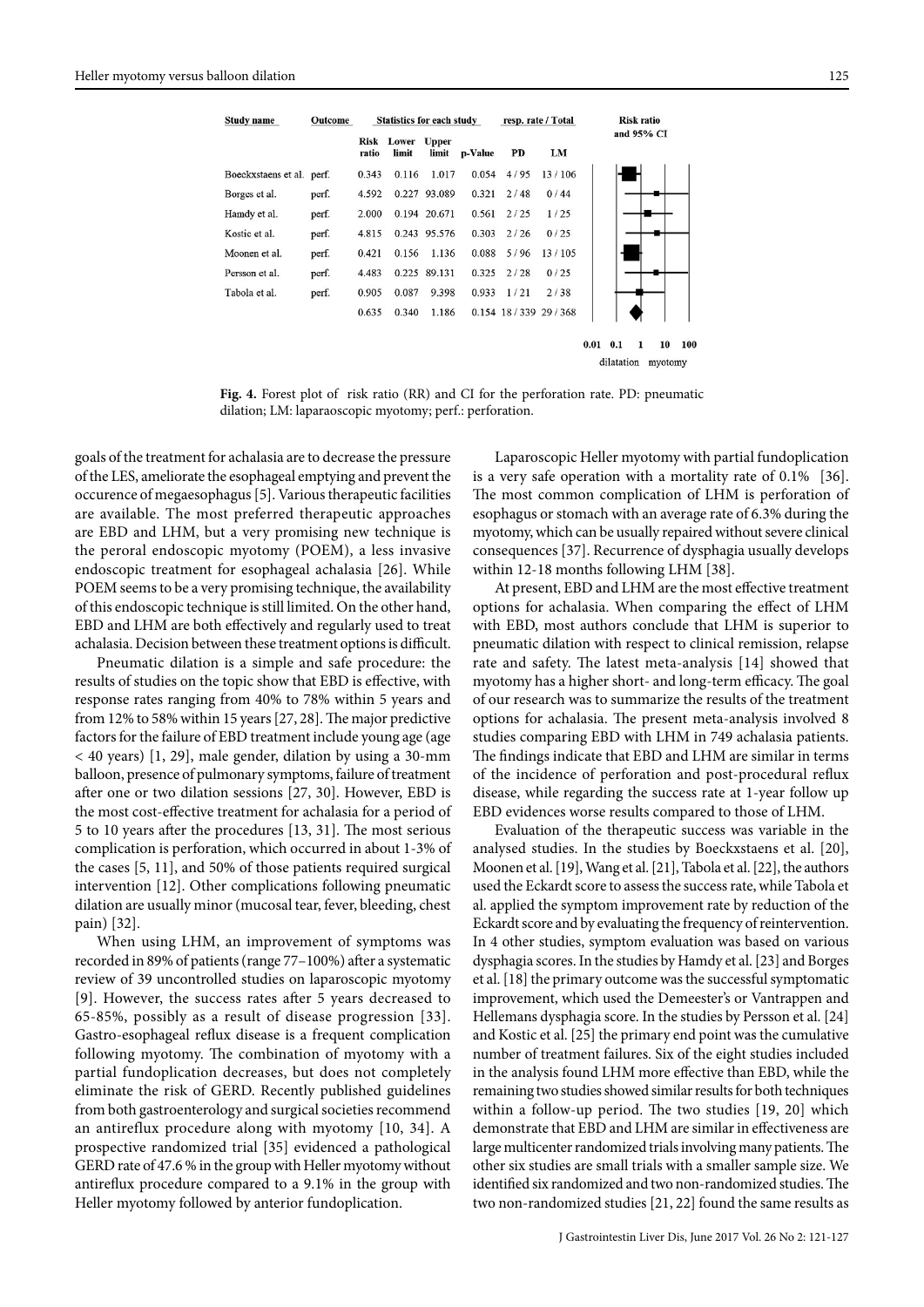the other four randomized small trials. We assume that the study type did not affect the results, but the number of patients and the duration of follow-up period may have influenced the outcomes.

Our meta-analysis has some limitations. Heterogeneity in the follow-up period and the various criteria of therapeutic success among different centres certainly represented the weak points of all included studies.

Previous studies also examined post-procedural complications. Our results showed that the perforation rate did not differ between the EBD and LHM groups. Wang et al. [21] did not observe perforation in either group, four studies demonstrated a lower perforation rate in the LHM group than in the EBD group, while other three studies showed lower perforation rate in the EBD group. Such contradictions are presumably due to the heterogeneity of centres and various expertise levels of the endoscopists and surgeons in different centers. Perforation is a significant complication, and therefore the procedure should be performed with care and by experienced endoscopists or surgeons. In our analysis, there was no significant difference between EBD and LHM regarding the evaluation of post-procedural GERD. Many previous studies found that GERD was more frequent in the LHM group than in the EBD group. Among the trials included in our metaanalysis, five studies reported symptomatic post-procedural GERD occurrence and four studies found that GERD developed more frequently in the LHM group. Our statistical analysis did not reveal significant differences, but we observed a trend for a higher occurrence rate of GERD after LHM than after EBD.

## **CONCLUSION**

This meta-analysis suggests that the effectiveness of LHM is superior to EBD and a better success rate can be obtained after myotomy. There was no difference in the perforation rate and post-procedural GERD evaluation between the two treatment options. Further large, randomized, controlled trials are required to compare LHM and pneumatic dilation.

**Conflicts of interest:** No conflict to declare.

**Authors' contributions:** I.A., G.A., S.I., S.M., P.E., B.M., P.G., S.P., B.J., S.Á., C.J., S.K. designed the research, performed the research and collected the data. I.A. and F.N. analysed and interpreted the data. I.A. drafted the manuscript. H.P., G.A. and V.Á. revised the article and gave final approval.

**Acknowledgements**: The present scientific contribution is dedicated to the 650th anniversary of the foundation of the University of Pécs, Hungary.

**Supplementary material**: To access the supplementary material visit the online version of the *J Gastrointestin Liver Dis* at http://www. jgld.ro/wp/archive/y2017/n2/a7 and http://dx.doi.org/1 10.15403/ jgld.2014.1121.262.myo

# **REFERENCES**

1. Eckardt AJ, Eckardt VF. Current clinical approach to achalasia. World J Gastroenterol 2009;15:3969-3975.

- 2. Villanacci V, Annese V, Cuttitta A, et al. An immunohistochemical study of the myenteric plexus in idiopathic achalasia. J Clin Gastroenterol 2010;44:407-410. doi[:10.1097/MCG.0b013e3181bc9ebf](http://dx.doi.org/10.1097/MCG.0b013e3181bc9ebf)
- 3. Sadowski DC, Ackah F, Jiang B, Svenson LW. Achalasia: incidence, prevalence and survival. A population-based study. J Neurogastroenterol Motil 2010;22:e256-e261. doi[:10.1111/j.1365-2982.2010.01511.x](http://dx.doi.org/10.1111/j.1365-2982.2010.01511.x)
- 4. Dughera L, Chiaverina M, Cacciotella L, Cisaró F. Management of achalasia. Clin Exp Gastroenterol 2011;4:33-41. doi:[10.2147/CEG.S11593](http://dx.doi.org/10.2147/CEG.S11593)
- 5. Richter JE. Achalasia an update. J Neurogastroenterol Motil 2010;16:232-242. doi[:10.5056/jnm.2010.16.3.232](http://dx.doi.org/10.5056/jnm.2010.16.3.232)
- 6. Park W, Vaezi MF. Etiology and pathogenesis of achalasia: The current understanding etiology and pathogenesis of achalasia. Am J Gastroenterol 2005;100:1404-1414. doi[:10.1111/j.1572-0241.2005.41775.x](http://dx.doi.org/10.1111/j.1572-0241.2005.41775.x)
- 7. Fisichella PM, Carter SR, Robles LY. Presentation, diagnosis, and treatment of oesophageal motility disorders. Dig Liver Dis 2012;44:1-7. doi[:10.1016/j.dld.2011.05.003](http://dx.doi.org/10.1016/j.dld.2011.05.003)
- 8. Zhang Y, Wang H, Chen X, et al. Per-Oral Endoscopic Myotomy versus laparoscopic Heller myotomy for achalasia: a meta-analysis of nonrandomized comparative studies. Medicine 2016;95:e2736 doi[:10.1097/MD.0000000000002736](http://dx.doi.org/10.1097/MD.0000000000002736)
- 9. Campos GM, Vittinghoff E, Rabl C, et al. Endoscopic and surgical treatments for achalasia: a systematic review and meta-analysis. Ann Surg 2009;249:45-57. doi:[10.1097/SLA.0b013e31818e43ab](http://dx.doi.org/10.1097/SLA.0b013e31818e43ab)
- 10. Stefanidis D, Richardson W, Farrell TM, et al; Society of American Gastrointestinal and Endoscopic Surgeons. SAGES guidelines for the surgical treatment of esophageal achalasia. Surg Endosc 2012;26:296– 311. doi[:10.1007/s00464-011-2017-2](http://dx.doi.org/10.1007/s00464-011-2017-2)
- 11. Ghoshal UC, Rangan M. A review of factors predicting outcome of pneumatic dilation in patients with achalasia cardia. J Neurogastroenterol Motil 2011;17:9-13. doi[:10.5056/jnm.2011.17.1.9](http://dx.doi.org/10.5056/jnm.2011.17.1.9)
- 12. Esposito D, Maione F, D'Alessandro A, Sarnelli G, De Palma GD. Endoscopic treatment of esophageal achalasia. World J Gastrointest Endosc 2016;8:30-39. doi[:10.4253/wjge.v8.i2.30](http://dx.doi.org/10.4253/wjge.v8.i2.30)
- 13. Karanicolas PJ, Smith SE, Inculet RI, et al. The cost of laparoscopic myotomy versus pneumatic dilatation for esophageal achalasia. Surg Endosc 2007;21:1198-1206. doi[:10.1007/s00464-007-9364-z](http://dx.doi.org/10.1007/s00464-007-9364-z)
- 14. Schoenberg MB, Marx S, Kersten JF, et al. Laparoscopic Heller myotomy versus endoscopic balloon dilatation for the treatment of achalasia: a network meta-analysis. Ann Surg 2013;258:943-952. doi[:10.1097/](http://dx.doi.org/10.1097/SLA.0000000000000212) [SLA.0000000000000212](http://dx.doi.org/10.1097/SLA.0000000000000212)
- 15. Mantel N, Haenszel W. Statistical aspects of the analysis of data from retrospective studies of disease. J Natl Cancer Inst 1959;22:719-748.
- 16. Higgins JPT, Green S (editors). Cochrane Handbook for Systematic Reviews of Interventions. Version 5.1.0 (Updated March 2011). The Cochrane Collaboration, 2011. Available from [http://handbook.](http://handbook.cochrane.org) [cochrane.org](http://handbook.cochrane.org)
- 17. DerSimonian R, Laird N. Meta-analysis in clinical trials. Control Clin Trials 1986;7:177-188. doi[:10.1016/0197-2456\(86\)90046-2](http://dx.doi.org/10.1016/0197-2456(86)90046-2)
- 18. Borges AA, Lemme EM, Abrahao LJ Jr, et al. Pneumatic dilation versus laparoscopic Heller myotomy for the treatment of achalasia: variables related to a good response. Dis Esophagus 2014;27:18-23. doi:[10.1111/](http://dx.doi.org/10.1111/dote.12064) [dote.12064](http://dx.doi.org/10.1111/dote.12064)
- 19. Moonen A, Annese V, Belmans A, et al. Long-term results of the European achalasia trial: a multicentre randomised controlled trial comparing pneumatic dilation versus laparoscopic Heller myotomy. Gut 2016;65:732-739. doi[:10.1136/gutjnl-2015-310602](http://dx.doi.org/10.1136/gutjnl-2015-310602)
- 20. Boeckxstaens GE, Annese V, des Varannes SB, et al. Pneumatic dilation versus laparoscopic Heller's myotomy for idiopathic achalasia. N Engl J Med 2011;364:1807-1816. doi:[10.1056/NEJMoa1010502](http://dx.doi.org/10.1056/NEJMoa1010502)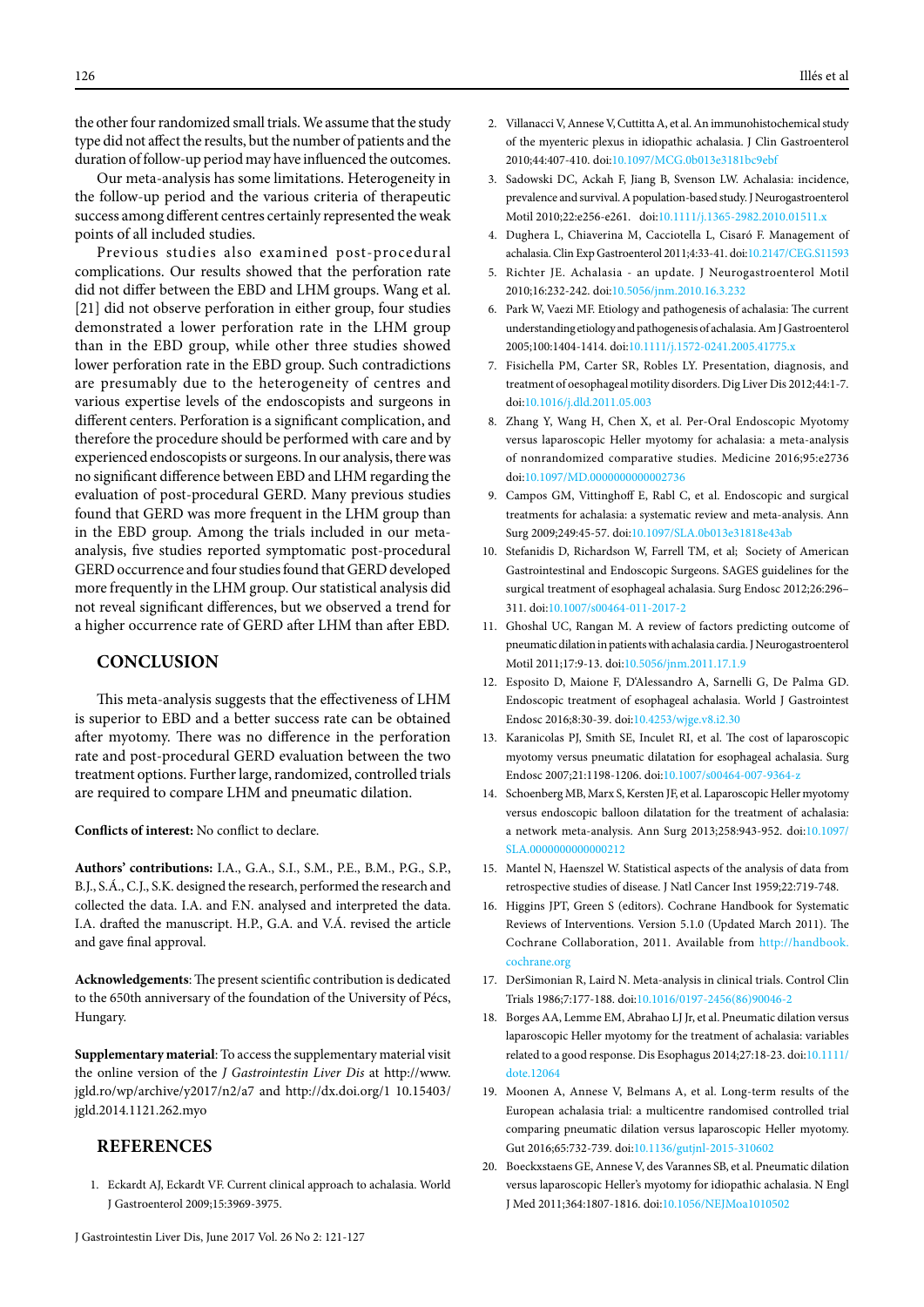- 21. Wang HM, Tai WC, Chuah SK, et al. Comparison of the treament outcomes of endoscope-guided pneumatic dilation and laparascopic Heller myotomy. Kaohsiung J Med Sci 2015;31:639-643. doi[:10.1016/j.](http://dx.doi.org/10.1016/j.kjms.2015.10.003) [kjms.2015.10.003](http://dx.doi.org/10.1016/j.kjms.2015.10.003)
- 22. Tabola R, Grabowski K, Lewandowski A, Augoff K, Markoczka-Maczka K. Achalasia-balloon dilation or surgery? Med Sci Monit 2013;19:1089- 1094. doi:[10.12659/MSM.884028](http://dx.doi.org/10.12659/MSM.884028)
- 23. Hamdy E, Nakeeb A, El Hanfy E, et al. Comparative Study between Laparoscopic Heller Myotomy Versus Pneumatic Dilatation for Treatment of Early Achalasia: A Prospective Randomized Study. J Laparoendosc Adv Surg Tech 2015;25:460-464. doi:[10.1089/lap.2014.0682](http://dx.doi.org/10.1089/lap.2014.0682)
- 24. Persson J, Johnsson E, Kostic S, Lundell L, Smedh U. Treatment of achalasia with laparoscopic myotomy or pneumatic dilatation: long-term results of a prospective, randomized study. World J Surg 2015;39:713-720. doi:[10.1007/s00268-014-2869-4](http://dx.doi.org/10.1007/s00268-014-2869-4)
- 25. Kostic S, Kjellin A, Ruth M, et al. Pneumatic dilation or laparoscopic cardiomyotomy in the management of newly diagnosed idiopathic achalasia. Results of a randomized controlled trial. World J Surg 2007;31:470-478. doi:[10.1007/s00268-006-0600-9](http://dx.doi.org/10.1007/s00268-006-0600-9)
- 26. Inoue H, Sato H, Ikeda H, et al. Per-oral endoscopic myotomy: a series of 500 patients. J Am Coll Surg 2015;221:256–264. doi:[10.1016/j.](http://dx.doi.org/10.1016/j.jamcollsurg.2015.03.057) [jamcollsurg.2015.03.057](http://dx.doi.org/10.1016/j.jamcollsurg.2015.03.057)
- 27. Eckardt VF, Gockel I, Bernhard G. Pneumatic dilation for achalasia: late results of a prospective follow up investigation. Gut 2004;53:629-633. doi:[10.1136/gut.2003.029298](http://dx.doi.org/10.1136/gut.2003.029298)
- 28. Katsinelos P, Kountouras J, Paroutoglou G, et al. Long-term results of pneumatic dilation for achalasia: a 15 years' experience. World J Gastroenterol 2005;11:5701-5705.
- 29. Tuset JA, Luján M, Huguet JM, Canelles P, Medina E. Endoscopic pneumatic balloon dilation in primary achalasia: predictive factors,

complications, and long-term follow-up. Dis Esophagus 2009;22:74-79. doi[:10.1111/j.1442-2050.2008.00874.x](http://dx.doi.org/10.1111/j.1442-2050.2008.00874.x)

- 30. Eckardt VF, Aignherr C, Bernhard G. Predictors of outcome in patients with achalasia treated by pneumatic dilation. Gastroenterology 1992;103:1732–1738.
- 31. O'Connor JB, Singer ME, Imperiale TF, Vaezi MF, Richter JE. The cost-effectiveness of treatment strategies for achalasia. Dig Dis Sci 2002;47:1516-1525. doi[:10.1023/A:1015811001267](http://dx.doi.org/10.1023/A:1015811001267)
- 32. Richter JE, Boeckxstaens GE. Management of achalasia: surgery or pneumatic dilation. Gut 2011;60:869-876. doi:[10.1136/](http://dx.doi.org/10.1136/gut.2010.212423) [gut.2010.212423](http://dx.doi.org/10.1136/gut.2010.212423)
- 33. Chen Z, Bessell JR, Chew A, Watson DI. Laparoscopic cardiomyotomy for achalasia: clinical outcomes beyond 5 years. J Gastrointest Surg 2010;14:594–600. doi:[10.1007/s11605-010-1158-2](http://dx.doi.org/10.1007/s11605-010-1158-2)
- 34. Vaezi MF, Pandolfino JE, Vela MF. ACG clinical guideline: diagnosis and management of achalasia. Am J Gastroenterol 2013;108:1238–1249. doi[:10.1038/ajg.2013.196](http://dx.doi.org/10.1038/ajg.2013.196)
- 35. Richards WO, Torquati A, Holzman MD, et al. Heller myotomy versus Heller myotomy with Dor fundoplication for achalasia: a prospective randomized double-blind clinical trial. Ann Surg 2004;240:405–412. doi[:10.1097/01.sla.0000136940.32255.51](http://dx.doi.org/10.1097/01.sla.0000136940.32255.51)
- 36. Boeckxstaens GE, Zaninotto G, Richter JE. Achalasia. Lancet 2014;383:83–93. doi:[10.1016/S0140-6736\(13\)60651-0](http://dx.doi.org/10.1016/S0140-6736(13)60651-0)
- 37. Lynch KL, Pandolfino JE, Howden CW, Kahrilas PJ. Major complications of pneumatic dilation and Heller myotomy for achalasia: single-center experience and systematic eview of the literature. Am J Gastroenterol 2012;107:1817–1825. doi[:10.1038/ajg.2012.332](http://dx.doi.org/10.1038/ajg.2012.332)
- 38. Zaninotto G, Costantini M, Portale G, et al. Etiology, diagnosis, and treatment of failures after laparoscopic Heller myotomy for achalasia. Ann Surg 2002;235:186–192.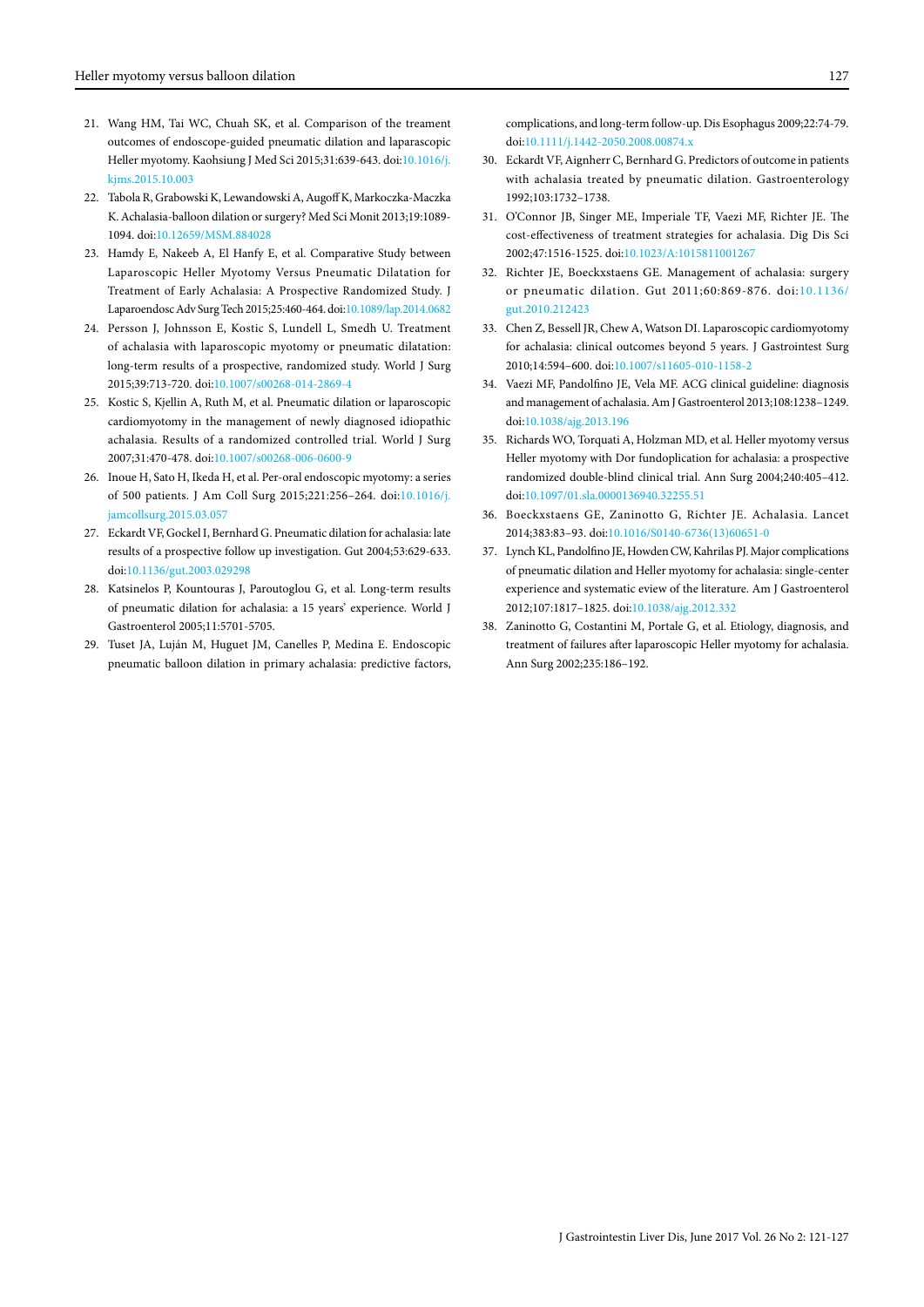Supplementary Table I. Characteristics of studies included meta-analysis. Key: **+**: low risk of bias, **–**: high risk of bias, **?**: unclear risk of bias

|                                  | Random<br>sequence<br>generation<br>(selection bias) | Study design  | Blinding of<br>participants<br>and<br>personnel<br>(performance<br>bias) | Allocation<br>concealment<br>(selection<br>bias) | Incomplete<br>outcome data<br>addressed<br><i>(attrition)</i><br>bias) | Blinding of<br>outcome<br>assessment<br>(detection<br>bias) | Selective<br>reporting<br>(reporting<br>bias) |
|----------------------------------|------------------------------------------------------|---------------|--------------------------------------------------------------------------|--------------------------------------------------|------------------------------------------------------------------------|-------------------------------------------------------------|-----------------------------------------------|
| Wang et al.<br>2015 (21)         | Non-randomized                                       | retrospective |                                                                          |                                                  | $\ddot{?}$                                                             |                                                             | $\pm$                                         |
| Moonen at al.<br>2015 (19)       | Randomized                                           | prospective   |                                                                          | $\pm$                                            | $\ddot{}$                                                              |                                                             | $\ddot{}$                                     |
| Tabola et al.<br>2013 (22)       | Non-randomized                                       | prospective   |                                                                          |                                                  | $+$                                                                    |                                                             | $+$                                           |
| Borges et al.<br>2014 (18)       | Randomized                                           | prospective   |                                                                          | $\ddot{\cdot}$                                   | $+$                                                                    |                                                             | $+$                                           |
| Persson et al.<br>2015 (24)      | Randomized                                           | prospective   |                                                                          | $+$                                              | $+$                                                                    | $+$                                                         | $+$                                           |
| Hamdy et al.<br>2015 (23)        | Randomized                                           | prospective   |                                                                          | $+$                                              | $\ddot{?}$                                                             |                                                             | $+$                                           |
| Boeckxstaens et<br>al. 2011 (20) | Randomized                                           | prospective   |                                                                          | $+$                                              | $+$                                                                    |                                                             | $+$                                           |
| Kostic et al.<br>2007 (25)       | Randomized                                           | prospective   |                                                                          | ?                                                | $+$                                                                    |                                                             | $+$                                           |



**Supplementary Fig. 1**.Funnel plot of studies evaluating success rate in balloon dilation and Heller myotomy groups. Visual inspection did not show asymmetry.

Funnel Plot of Standard Error by Log odds ratio